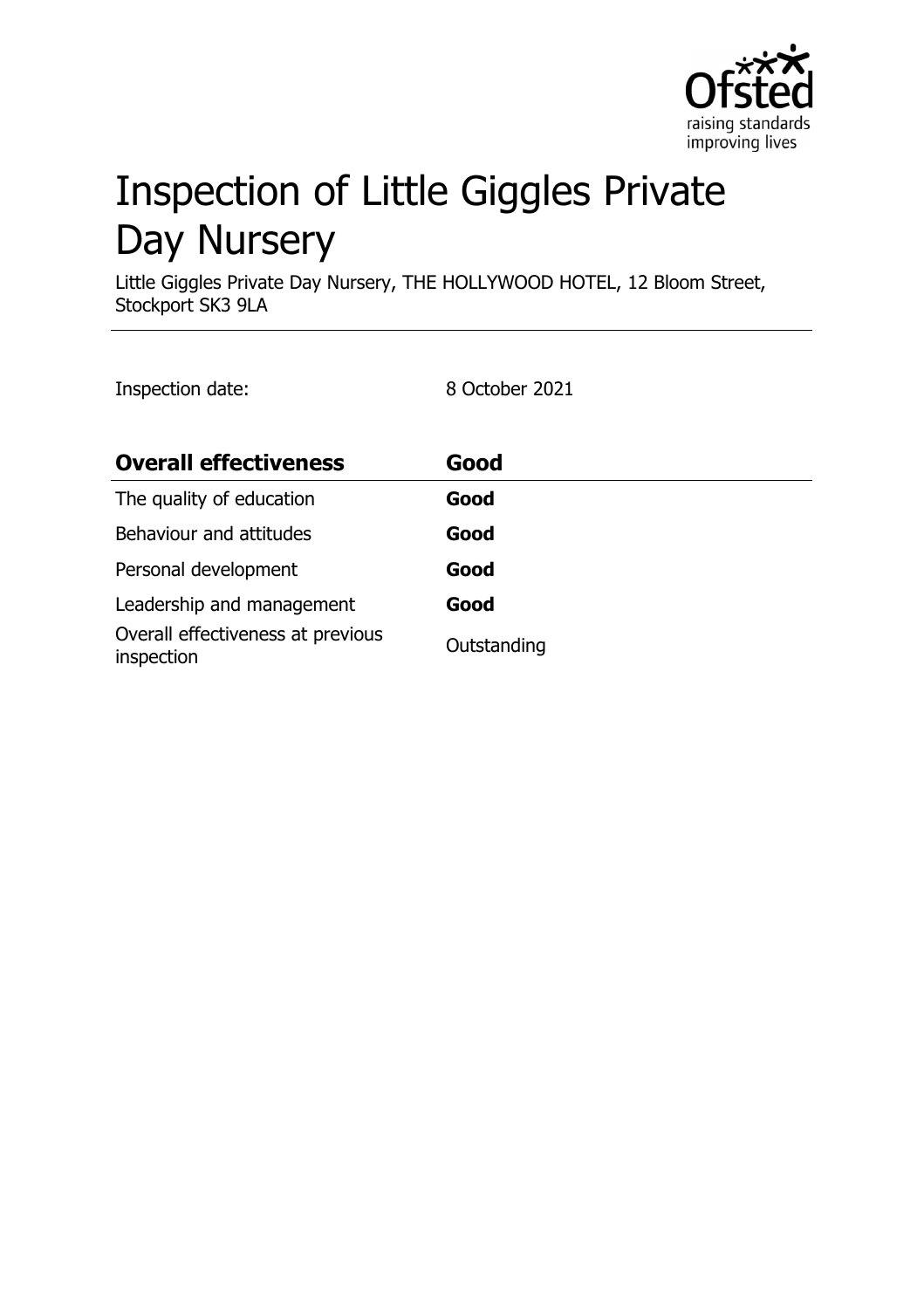

## **What is it like to attend this early years setting?**

## **The provision is good**

Children are extremely keen and motivated learners. They play and explore with curiosity and enthusiasm. Staff make learning fun. The environment is child focused and children make independent choices from the interesting activities and resources available to them. Babies show they are happy and content. They have their own base room and dedicated outdoor play area. This means babies can play and explore safely. They confidently take their first few steps unaided. Babies chuckle and giggle as they are transported around in the 'turtle bus'. Staff provide new experiences outside of the nursery environment, as babies are taken to explore the wider community.

Children's well-being and emotional security are given high priority. Leaders have adapted the curriculum due to the COVID-19 (coronavirus) pandemic. Staff have prioritised children's mental health and have supported infants and parents during the transition into the nursery. Leaders have ensured that staff have received training to enable them to promote the personal, social and emotional development of all children. As a result, children are secure, arrive happily and settle well.

Children's behaviour is excellent. They know the rules and expectations, as staff use carefully considered behaviour management strategies. For example, older children know 'it is good to be green'. Children quickly learn that their positive behaviour will be commended and rated on the behaviour chart. Younger children use exemplary manners. As they play alongside each other and staff, children use their hands and sign words, such as 'more please' and 'thank you'.

## **What does the early years setting do well and what does it need to do better?**

- Experienced leaders work well together and the enthusiastic manager leads a team of dedicated and passionate staff. Leaders have planned an ambitious curriculum to help all children to flourish. However, the provider's vision for what they want children to learn is not always consistently or precisely implemented across the nursery. For example, staff follow themes and plan activities which are pitched too high for some children's stages of learning. At these times, staff do not ensure that children have developed secure knowledge or have mastered a skill, before trying to introduce them to something new.
- Children are developing a keen interest in books, rhythm and rhyme. The nursery library is accessed by all children. Books are looked at, carefully explored and pages are turned, throughout each session. Children listen intently to stories that staff enthusiastically bring to life with the introduction of real props, such as mud, sticks and grass. Children recall a story, repeat familiar phrases and move their bodies as they 'swish through the grass' and 'squelch through the mud'. Babies snuggle into their key person and listen to a soothing rhyme. Two-year-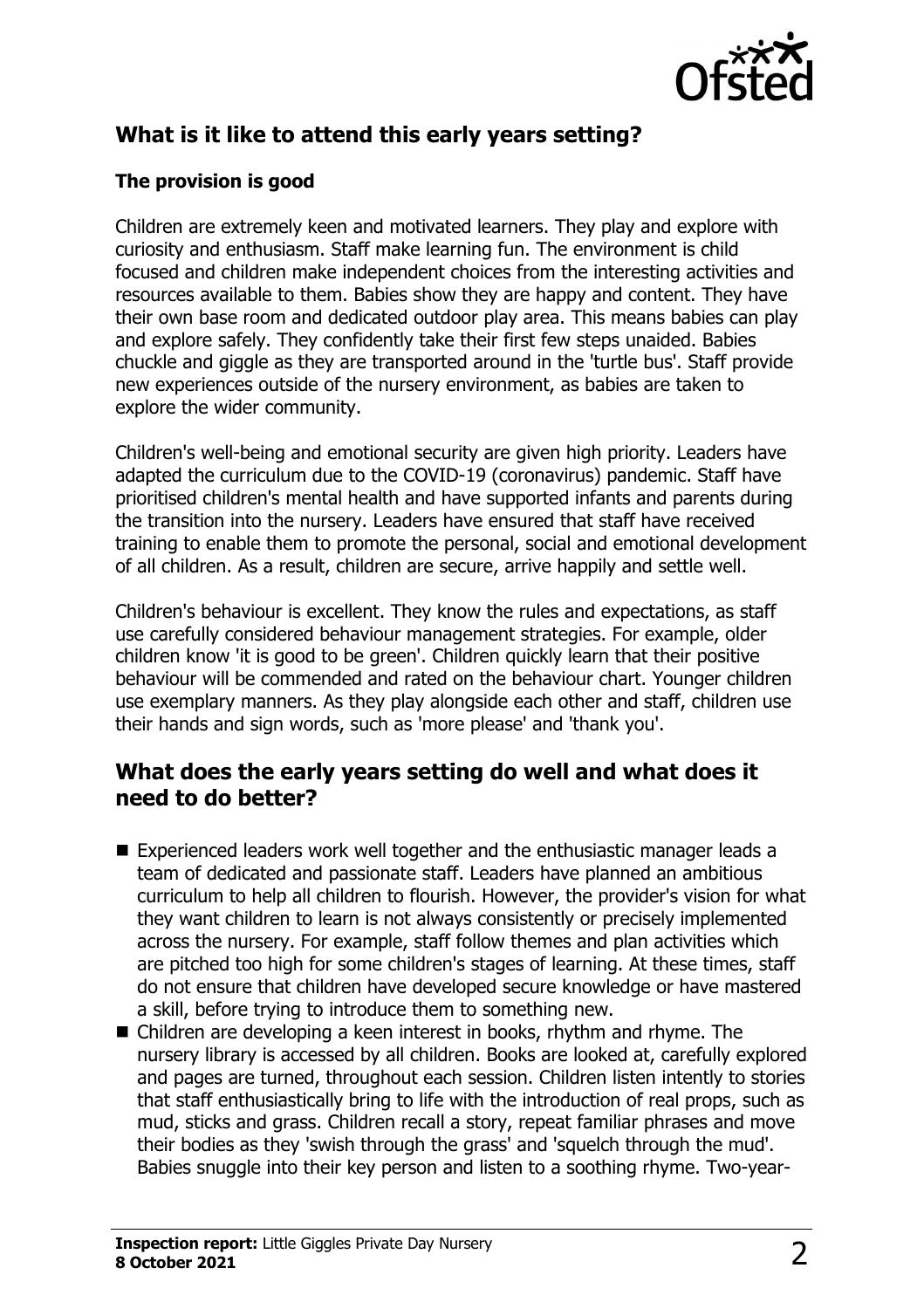

old children delight as they hear a story and participate in an activity about tooth brushing. Children take turns to 'brush teeth' in the replica mouth toy and show their developing awareness of oral hygiene.

- $\blacksquare$  Staff work in harmony with outside agencies to ensure children who need it most, get the best support possible. Additional funding is used well. For example, to provide individualised support for children with special educational needs and/or disabilities (SEND). Funds were also used effectively to pay for staff training in this area. As a result, children get the help they need. Children with SEND are flourishing in this nursery.
- $\blacksquare$  Parents are eager to share their compliments and positive experiences about the nursery. Parents value the online communication. They say that even though they have been unable to enter the premises, due to the restrictions of COVID-19, their children cannot wait for their nursery day. However, not all parents are aware of how they can help to extend or support their children's learning at home.
- Children behave very well. They are valued and respected. Older children join a pre-school parliament and are involved in decision making. Staff ensure that children who are unable to communicate verbally, have a voice. For example, picture cards are used to support children to make choices. Staff give verbal indicators, such as a five-minute warning, so that children are aware of routines. Children have a strong sense of belonging, are clear about what is going to happen and are fully included.
- $\blacksquare$  Staff comment that they are highly regarded, as they are told every day. Staff receive regular treats and rewards. An example of this is when staff are presented with a 'cup of kindness'. Leaders have reduced the level of paperwork to lessen staff workload. The online application system to communicate with parents is an example of how leaders have acted to reduce the burden on staff. Staff are well supported and receive a wealth of training. Leaders have begun to provide more individualised professional development to staff, to further enhance their skills. The manager is looking at ways to utilise the skills of more experienced staff, to be able to achieve an outstanding level of practice.
- $\blacksquare$  Staff provide opportunities for children to develop early writing skills, using an abundance of sensory materials. Cue cards and text are displayed in all areas. Staff use these prompts to question children. Staff encourage listening and speaking, to help to support children's communication and language skills. However, staff are less skilled in supporting children who speak more than one language to make the best progress possible. Staff have not recognised the benefits of using children's home languages, in addition to English, to support their communication.

## **Safeguarding**

The arrangements for safeguarding are effective.

An extremely strong safeguarding culture is embedded across the nursery. Leaders ensure that all staff are aware of their role and the important part they play in keeping children safe. Staff are aware of some of the lesser known but highly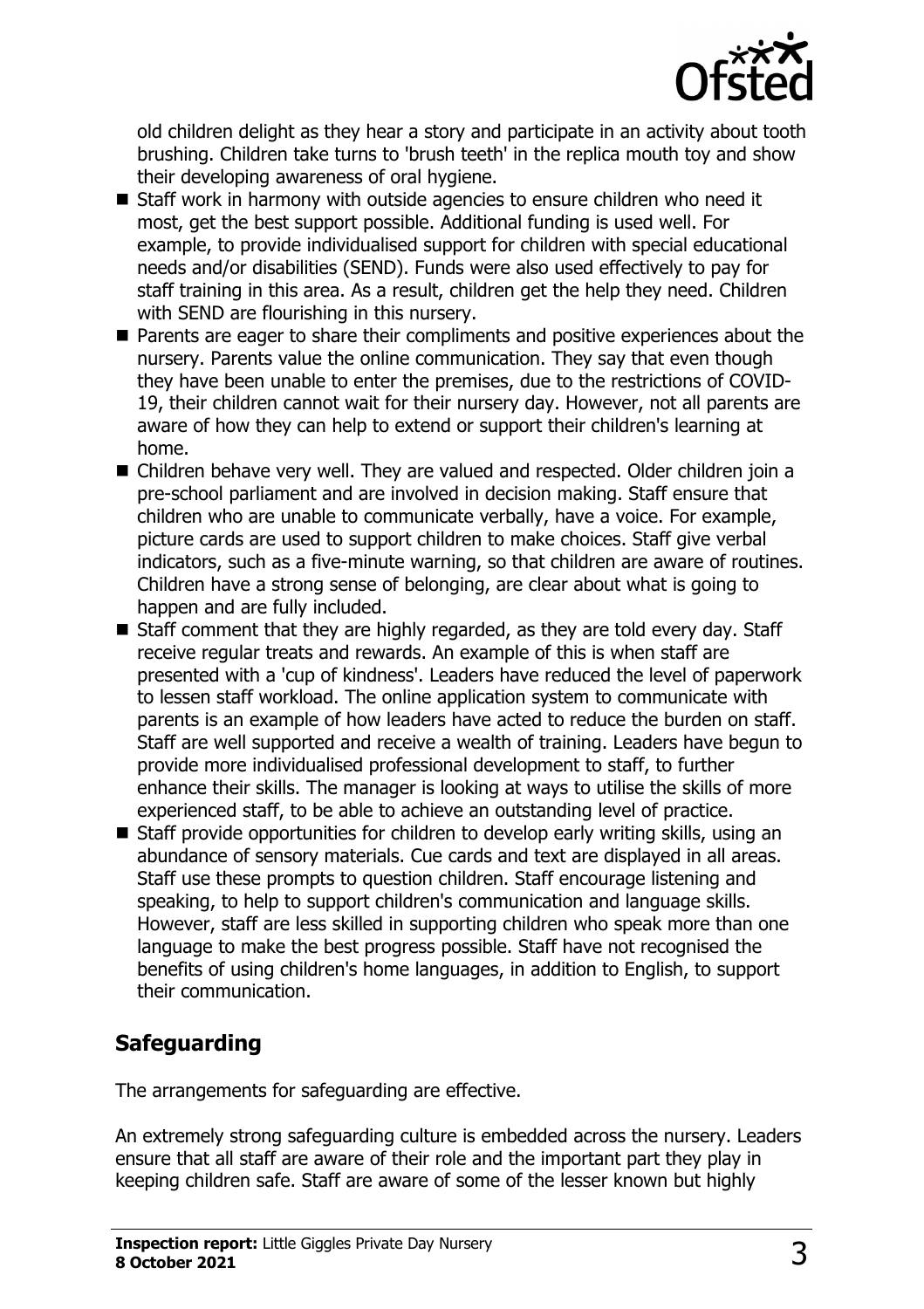

important areas of child protection. These include, how to spot signs of induced illness, children being groomed or signs that they are at risk of modern slavery. Staff are confident in the procedures to follow, should they be concerned about the conduct of a colleague. Vulnerable children in particular are well protected. Staff monitor attendance and act swiftly if they establish a child has failed to attend. Security cameras and an exceptionally secure entry system contribute towards the safety of the premises.

## **What does the setting need to do to improve?**

#### **To further improve the quality of the early years provision, the provider should:**

- $\blacksquare$  improve support for staff so that they can all build on what children know and can do and help children to fully benefit from and engage in more purposeful learning
- help all parents to understand how they can contribute towards children's learning at home
- $\blacksquare$  develop staff understanding of how best to support children who speak more than one language, to use their languages and further promote children's communication and language skills.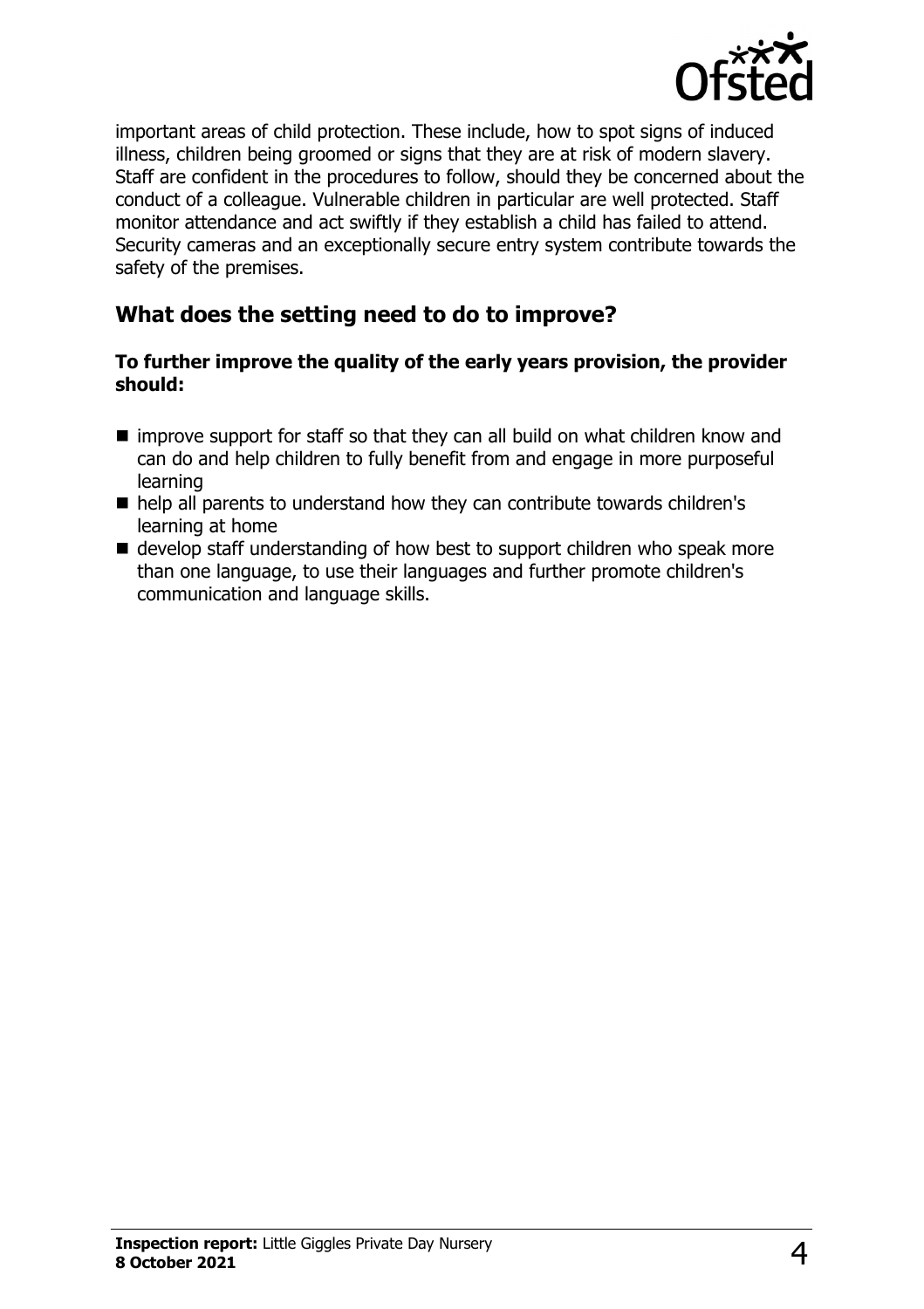

| <b>Setting details</b>                         |                                                                                      |
|------------------------------------------------|--------------------------------------------------------------------------------------|
| Unique reference number                        | EY473831                                                                             |
| Local authority                                | Stockport                                                                            |
| <b>Inspection number</b>                       | 10207637                                                                             |
| <b>Type of provision</b>                       | Childcare on non-domestic premises                                                   |
| <b>Registers</b>                               | Early Years Register, Compulsory Childcare<br>Register, Voluntary Childcare Register |
| Day care type                                  | Full day care                                                                        |
| Age range of children at time of<br>inspection | $0$ to $9$                                                                           |
| <b>Total number of places</b>                  | 156                                                                                  |
| Number of children on roll                     | 157                                                                                  |
| Name of registered person                      | Little Giggles Private Day Nursery Limited                                           |
| Registered person unique<br>reference number   | RP902765                                                                             |
| <b>Telephone number</b>                        | 0161 429 8060                                                                        |
| Date of previous inspection                    | 31 January 2018                                                                      |

# **Information about this early years setting**

Little Giggles Private Day Nursery registered in 2014. The nursery employs 19 members of childcare staff. Of these, 13 hold recognised early years qualifications at level 3 or above. The nursery opens from 7.15am until 6pm, Monday to Friday, for 51 weeks of the year. It provides funded early education for two-, three- and four-year-old children.

## **Information about this inspection**

#### **Inspector**

Layla Davies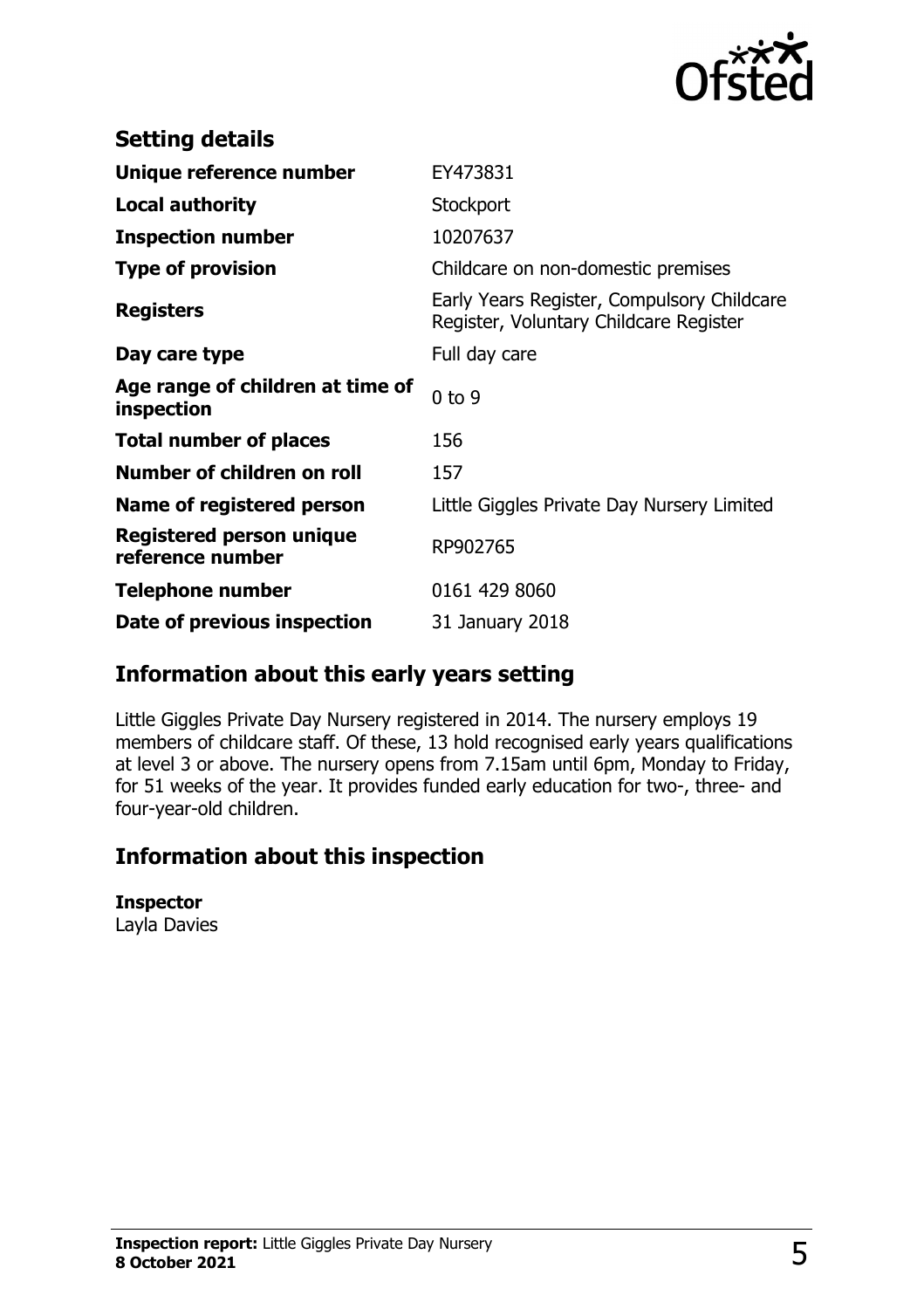

### **Inspection activities**

- $\blacksquare$  This was the first routine inspection the setting has received since the COVID-19 (coronavirus) pandemic began. The inspector discussed the impact of the pandemic with the setting and has taken that into account in their evaluation of the setting.
- $\blacksquare$  The quality of teaching was observed indoors and outdoors. The inspector assessed the impact this has on children's learning.
- $\blacksquare$  The inspector conducted a learning walk with the nursery manager and the intent of the curriculum was discussed.
- $\blacksquare$  The inspector evaluated two activities with the nursery manager.
- $\blacksquare$  Regular meetings were held with leaders.
- Relevant documentation was checked and discussed, such as policies and procedures. The inspector reviewed self-evaluation and checked evidence of the suitability of staff.
- **n** Parents were spoken to.
- Children and staff were spoken to throughout the inspection.

We carried out this inspection under sections 49 and 50 of the Childcare Act 2006 on the quality and standards of provision that is registered on the Early Years Register. The registered person must ensure that this provision complies with the statutory framework for children's learning, development and care, known as the early years foundation stage.

If you are not happy with the inspection or the report, you can [complain to Ofsted](http://www.gov.uk/complain-ofsted-report).